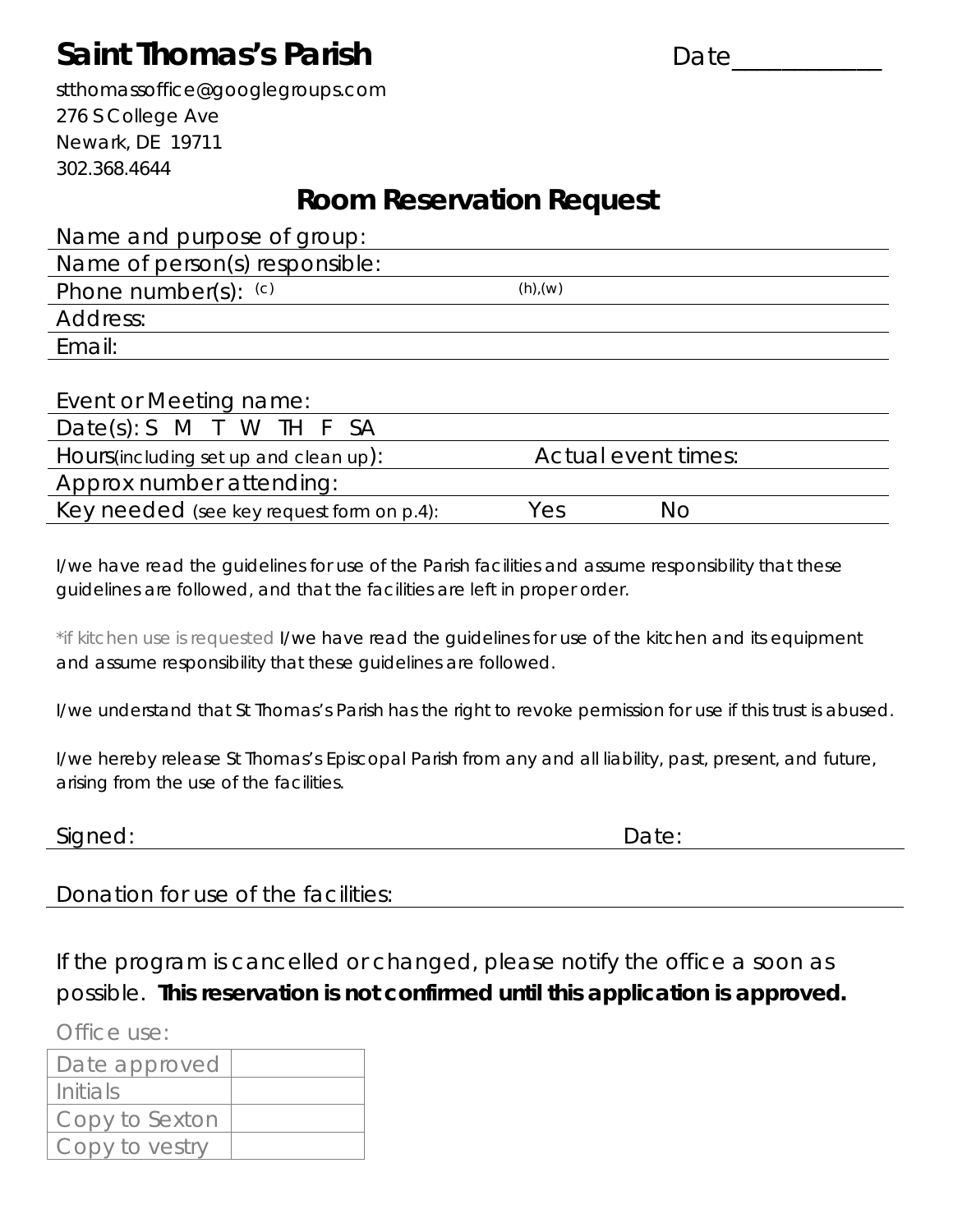



Please indicate your desired layout on the diagram.

Greyed out areas are generally not available, and require the Rector or Warden's approval.

| chairs $ #$ |  |
|-------------|--|
| tables $#$  |  |

Round seat 10 Square seat 4 Rectangle seat 6-8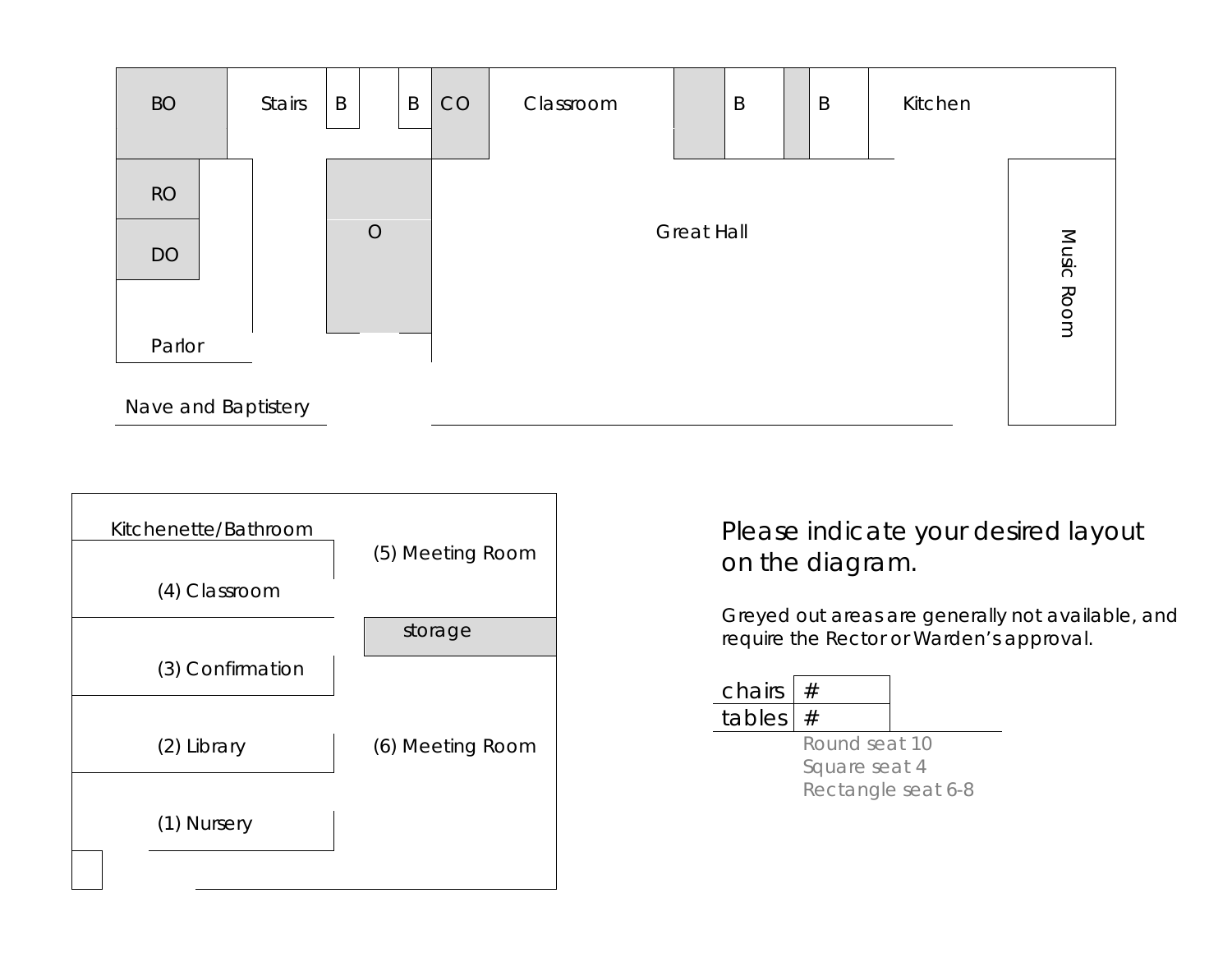# Parish Space to be used:

| Classroom                | <b>UNDERCROFT</b> (basement level) |
|--------------------------|------------------------------------|
| <b>Great Hall</b>        | Room 1                             |
| Kitchen *complete page 4 | Room 2                             |
| Music Room               | Room 3                             |
| Nave                     | Room 4                             |
| Parlor                   | Room 5                             |
| Grove                    | Room 6                             |
| Other:                   |                                    |

## Parish equipment to be used:

| Overhead projector | Dishes/china    |
|--------------------|-----------------|
| Podium             | Glasses/mugs    |
| <b>Television</b>  | <b>Utensils</b> |
| <b>VCR</b>         | Hot water pot   |
| Microphone         | Coffee pot/urn  |
|                    | *Dishwasher     |
|                    | *Range          |
|                    | Refrigerator    |

\*trained operator only, see kitchen guidelines

|  | I will be responsible for setting up and taking down the room. |
|--|----------------------------------------------------------------|
|  | I will need the room set up.                                   |

Please indicate the set up needed on the attached diagram.

Notes: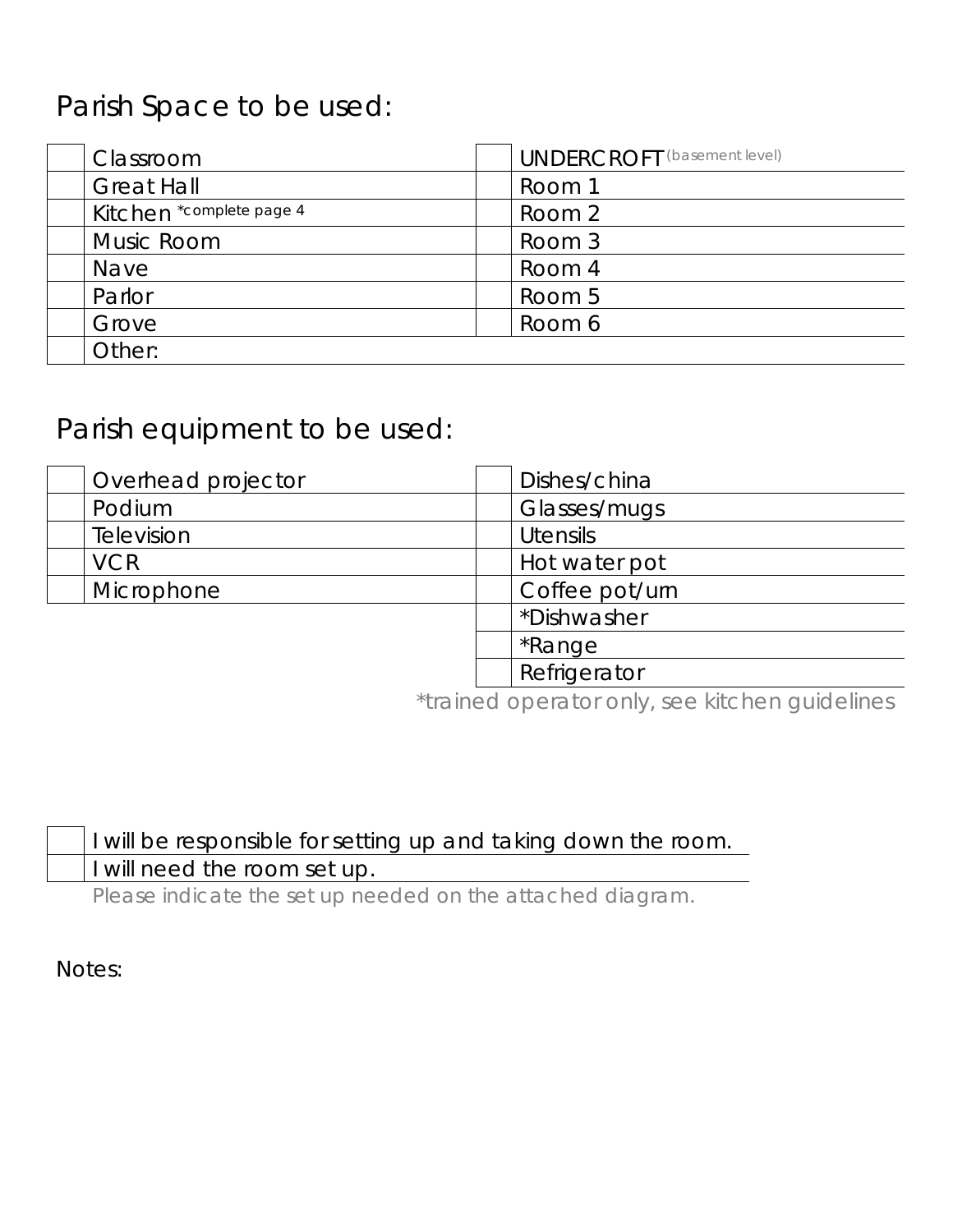#### **Key Request Form**

| Name               |  |
|--------------------|--|
| Phone number       |  |
| Reason for request |  |

| Request (circle) | Approved | Denied |
|------------------|----------|--------|
| Rector/Trustee   |          |        |
| Notes:           |          |        |

| Date of issue               |  |
|-----------------------------|--|
| <b>Expected Return Date</b> |  |
| List all keys issued:       |  |

I understand that keys are issued to me for my use only. I will not have copies or duplicates of these keys make, nor will I allow others to do so. When my term/position expires, I will return these keys to the Office. If these keys are lost or stolen, I will report it immediately to the Rector or the Office.

| Received by (signature) | date |
|-------------------------|------|
| Issued by (signature)   | date |

Key(s) Returned

| Returned by (signature) | date |
|-------------------------|------|
| Received by (signature) | date |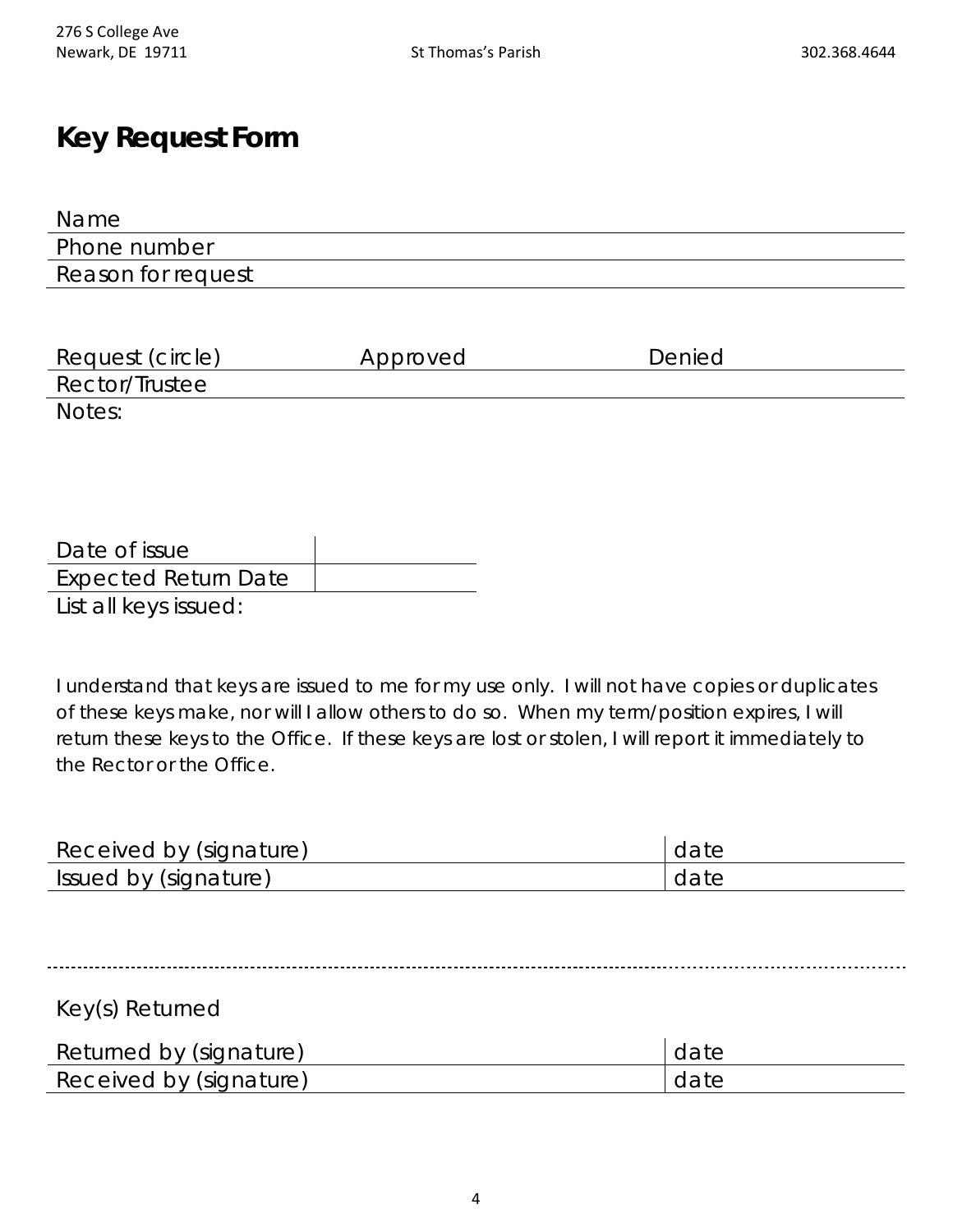## **Building Use Standards**

- 1. In order to reserve the facilities:
	- a. Contact the Church office for availability.
	- b. Fill out all applicable forms and return them to the office.
	- c. Request must be approved by a designated warden or the Rector.
- 2. All groups using the building shall reserve one or more rooms. You may expect to find others using other portions of the building simultaneously.
- 3. Parish groups and organizations and events will have priority.
- 4. Alcoholic beverages may not be served by non-parish groups. Parish groups with express permission of the Rector or Wardens may serve wine; however, equally attractive and easily available non-alcoholic beverages must also be served.
- 5. All non-parish group events must be ended by 10 pm; by 4 pm on Saturdays to allow time to restore the area to suitable use for Sunday activities.
- 6. Display and classroom materials of St Thomas's are not to be disturbed or removed.
- 7. "Open Meetings", "Outside Speakers", and "Benefits" of non-parish groups must have specific advance approval by the Rector.
- 8. Contributions towards utilities and custodial service are greatly appreciated. The Parish house is a trust administered to benefit the whole community.
- 9. Every group is asked to leave the facility neat and clean, and unless otherwise arranged, set up the way it was found. If the facilities are not left in an acceptable state, the group will be responsible for a custodial fee (minimum \$50).
- 10.Any damage, safety hazard, spent supplies, or security problems should be reported to the office upon leaving. (A note left in the box on the office door will suffice.)
- 11.If a group damages the facilities, they will be responsible for the repair costs.
- 12.There is NO smoking inside the building. Utilize the cigarette butt cans by the doors outside.
- 13.No parking on the grass.
- 14.Use of the kitchen and its supplies may be reserved in advance making note of the "kitchen use standards", and with training on applicable equipment.